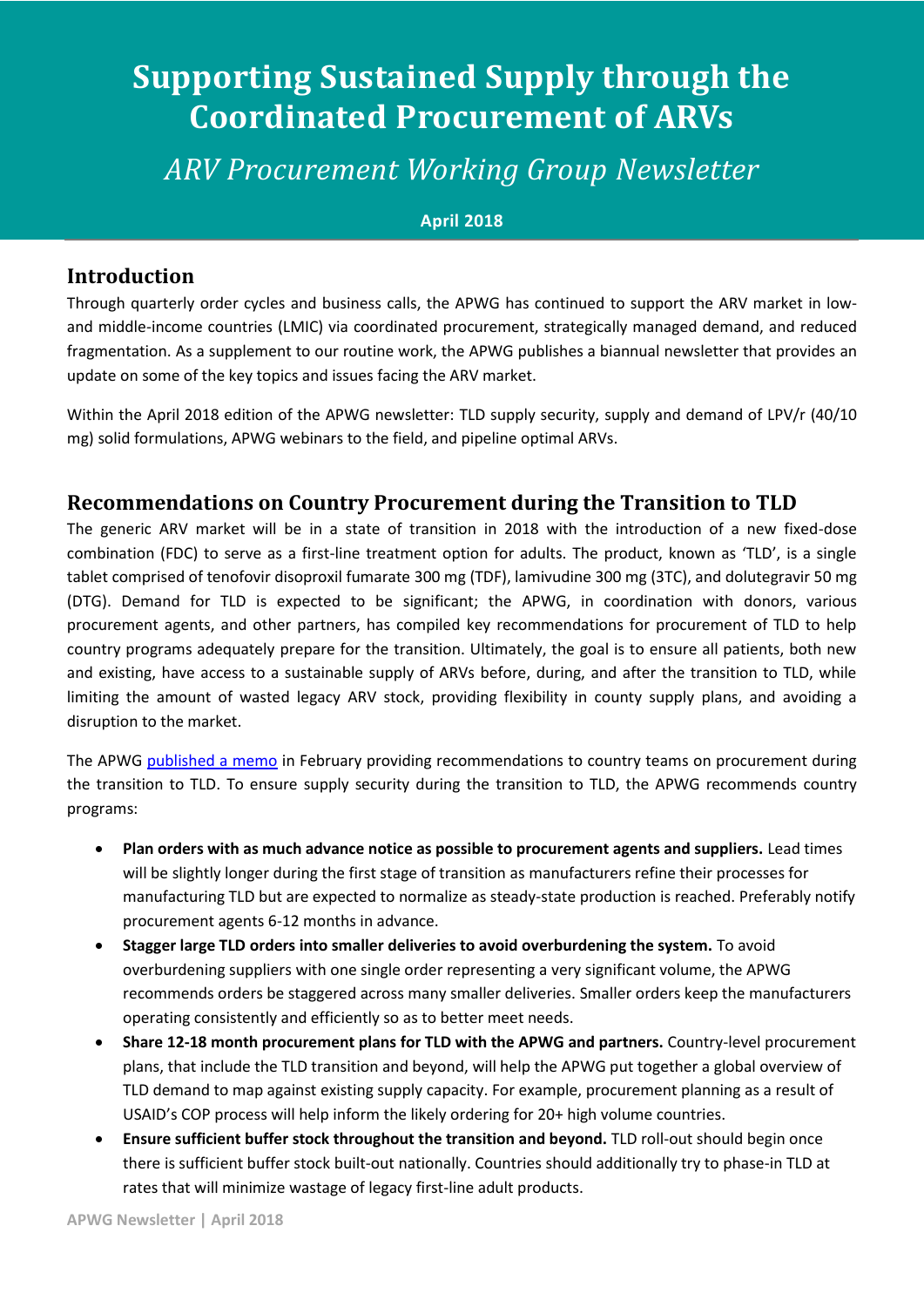## **Update on TLD Capacity**

Mylan recently received FDA approval for a process variation that allows them to increase their TLD production capacity. Deliveries scheduled for March and April may be slightly delayed, as this approval came later than anticipated; however, all orders and requests for the rest of the year known to the APWG at the time of this publication should not be impacted based on production capacity information provided by both suppliers. The APWG continues to be in close contact with the suppliers to share and monitor demand and capacity figures, and will provide insight and advice related any emerging supply demand risks. At this time, the APWG continues to recommend that new orders and requests be placed with as much advance notice as possible, and believes there is sufficient capacity to meet current demand.

## **Update on the Supply and Demand of LPV/r (40/10 mg) Solid Formulations**

Looking ahead, demand for LPV/r oral pellets is expected to continue to exceed Cipla's monthly production capacity for the product. As such, the APWG will continue to connect with Cipla to discuss the latest demand and share updates on lead times and target deliveries in order to mitigate any potential supply issues.

In February, Cipla filed a process variation with the USFDA that, if approved, would allow the monthly manufacturing capacity to increase to ~50K packs/month. Approval of this variation is expected in the latter half of 2018.

Additionally, Mylan has developed a LPV/r (40/10mg) granule product that may serve as another alternative to oral solution for children. Mylan has filed the granule product with the USFDA and WHO PQ with approvals expected in the latter half of the 2018. Differences between granules and pellets are relevant; granules will be supplied in sachets, whereas pellets are supplied in capsules. It is also important to note the differences between administration of granules and pellets. The APWG recommends that programs recognize the differences in implementation, consider adopting only one product (whether granules or pellets) in order to avoid confusion at facilities, and ensure there is relevant planning and discussions with procurement agents.

The APWG's [guidance on paediatric LPV/r products from last year](https://www.theglobalfund.org/media/6590/psm_2017-04-arvprocurementworkinggroup_memo_en.pdf) remains valid today and the group continues to recommend programs hold off any large scale-up or transition plans until there is security in the supply. Lead times are still expected to be long; thus, the APWG recommends that programs place orders with as much advance notice as possible and build in buffer time for expected deliveries.

#### **APWG Webinars on Optimal ARVs**

In February, the APWG hosted two webinars that focused on current and pipeline optimal ARVs:

- **'Introduction to New Optimal ARVs'**, the first webinar, provided key clinical considerations and guidance on optimal adult and paediatric drugs. Many products were included in the discussion such as adult and paediatric DTG, low-dose efavirenz (EFV400), LPV/r oral pellets, and paediatric raltegravir (RAL). Beyond the clinical overviews, the webinar also focused on general market-wide updates on the development and availability of optimal ARVs.
- **'Country Decision Making and Supply Considerations for New Optimal ARVs'**, the second webinar, focused on supply planning and gave an overview of the resources of support for country programs.
- Recordings of the two webinars will be made available online.

While the first two webinars focused on primarily on sub-Saharan Africa, the APWG plans to repeat the webinars on different dates and times for other regions, with versions in English, French, and Spanish.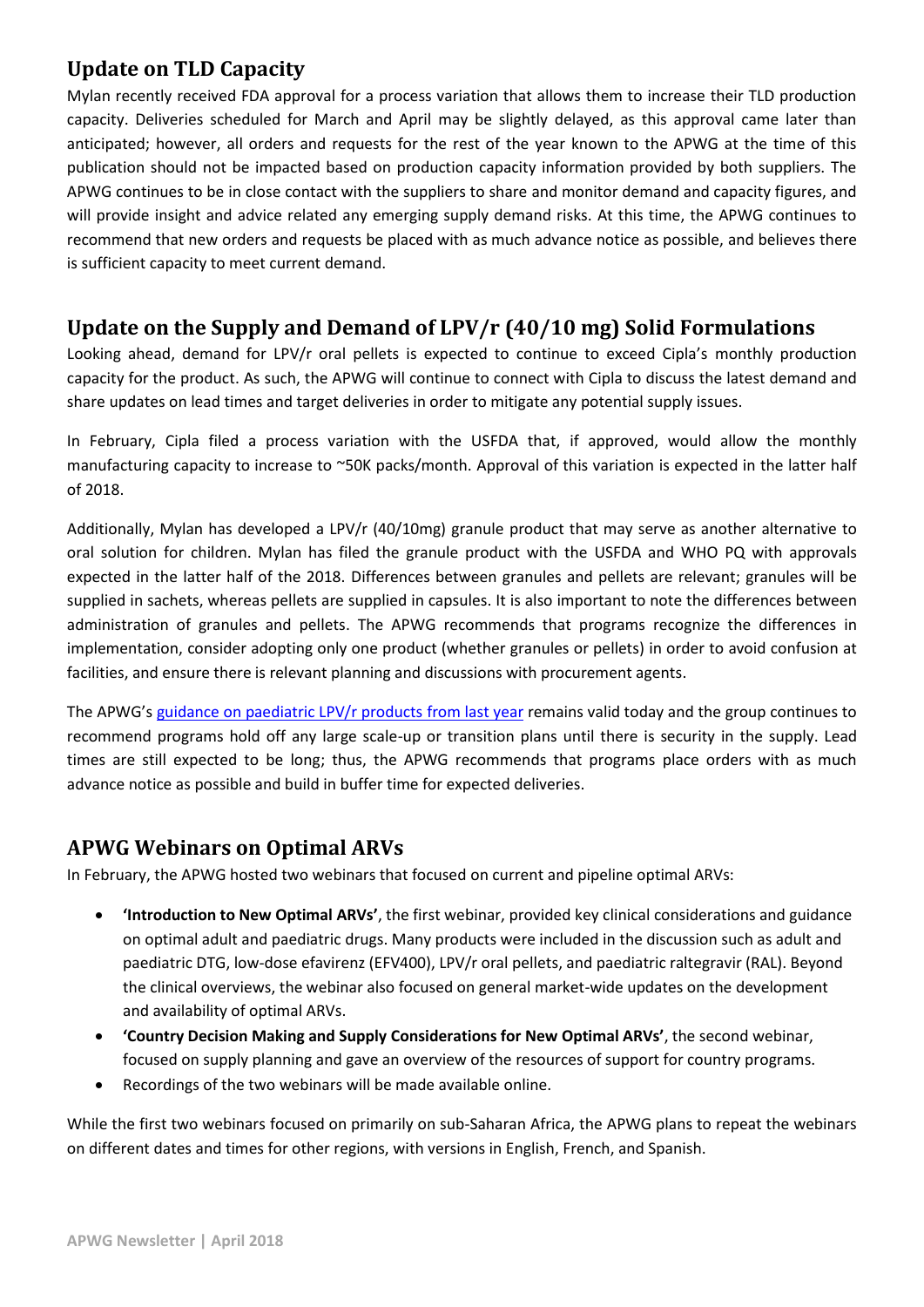# **Optimal ARVs in Development Expected to Launch in the ARV Market**

As covered in the APWG webinars, a number of optimal ARVs are in development or have recently become SRA approved and are expected to launch in the ARV market in the quarters ahead. They include:

- **Paediatric '4in1'.** DNDi has been collaborating with Cipla on the development of an FDC of ABC/3TC/LPV/r, which is the preferred 1L regimen for infants and young children ages 3 or less. The product will be in the form of granules and Cipla plans to file towards the end of this year.
- **Paediatric ABC/3TC/EFV.** The WHO currently recommends ABC/3TC/EFV as the preferred first-line treatment for children between the ages of 3 and 10. Three manufacturers are in the final stages of development of a generic FDC of ABC/3TC/EFV (150/75/150mg). The first SRA filing is expected in Q4 2018.
- **Paediatric DTG.** CHAI, through the Unitaid Optimal ARV Project, released an RFP in November 2017 to generic manufacturer(s) to partner with for accelerated development of paediatric DTG. The incentive will allow an accelerated development timeline to address lags between regulatory approval of an innovator and product launch by generic supplier. The incentive is being offered to partially offset the cost for developing generic DTG 10mg scored dispersible.
- **DRV/r Adult FDC.** CHAI, through the Unitaid Optimal ARV Project, similarly released an RFP in December 2017 to accelerate affordability of a darunavir/ritonavir (DRV/r) 400/50mg formulation. The goal of the project is to rapidly enable the launch of an SRA-approved product that is affordably prices so that patients in LMICs will finally have access to the optimal protease-inhibitor option.
- **TAF/FTC/DTG Adult FDC.** The USFDA tentatively approved Mylan's TAF/FTC/DTG (25/200/50mg) product in February. Please note that TAF is currently not recommended by the WHO guidelines and complete data on TAF use during pregnancy and TB-treatment for guidelines consideration is expected to be available by 2020.

# **Quarterly Order Cycle Coordination**

The APWG Procurement Consortium consolidates the orders of ARVs around fixed quarterly order cycle dates. These dates have been agreed upon by the AWPG and shared with suppliers and other stakeholders.

The aggregation of orders for at-risk ARVs (i.e., low-volume paediatric and adult products as well as those ARVs in transition) around this schedule allows manufacturers to plan production accordingly. Furthermore, consolidated product orders are more likely to meet the required minimum batch size and thus potentially avoid extended lead times associated with sub-batch orders.

Countries procuring ARVs independently or through non-APWG procurement agents are encouraged to use the quarterly order dates below to ensure a reliable supply of paediatric ARVs.

| Deadline For Orders To Be Placed With Suppliers*                                      |                      |  |
|---------------------------------------------------------------------------------------|----------------------|--|
| Q1 2018                                                                               | <b>30 March 2018</b> |  |
| Q2 2018                                                                               | 29 June 2018         |  |
| Q3 2018                                                                               | 28 September 2018    |  |
| Q4 2018                                                                               | 28 December 2018     |  |
| *Orders should be submitted to procurement agents at least 6 weeks before these dates |                      |  |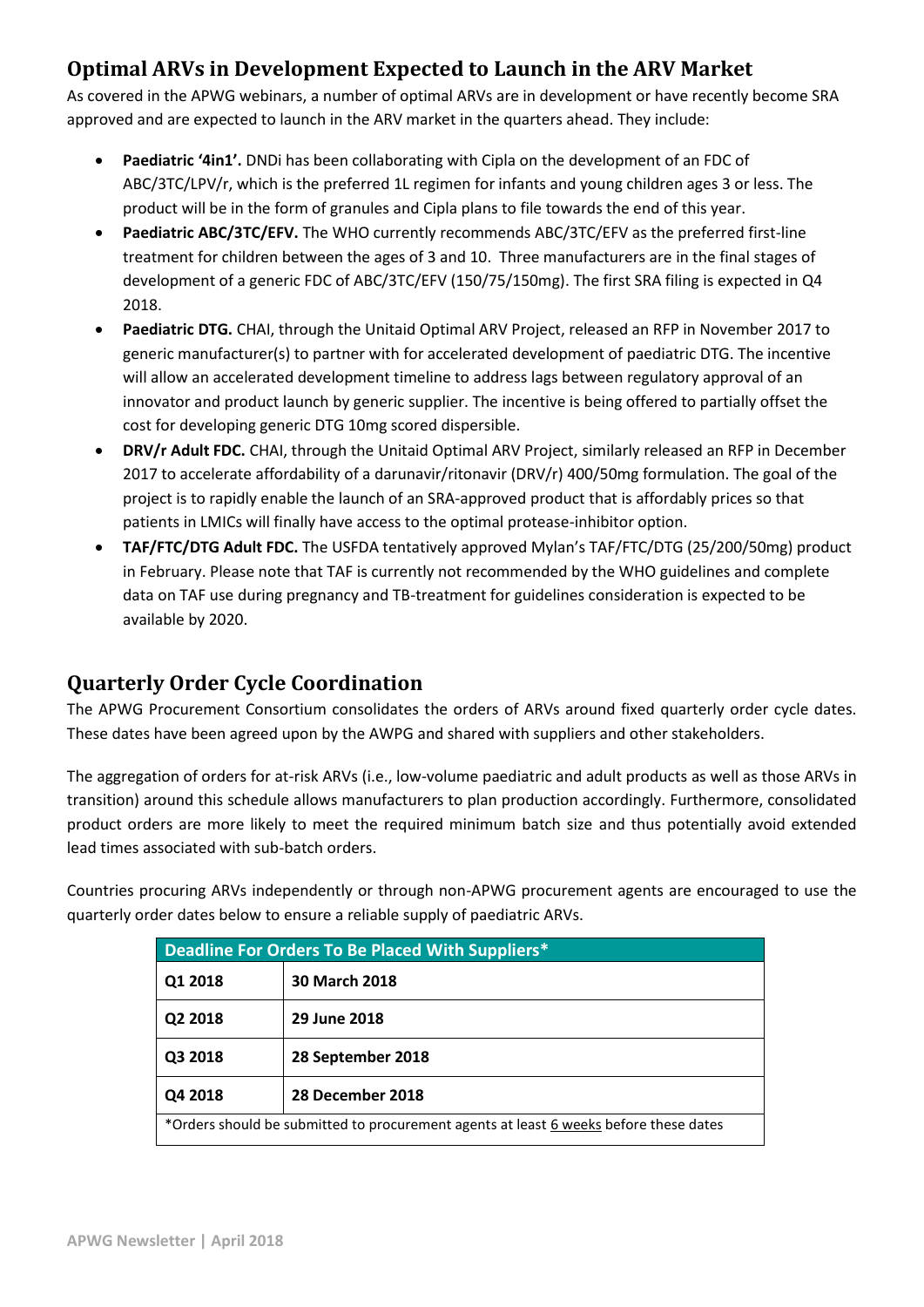Scheduled ordering four times a year is especially recommended for low volume paediatric and adult ARVs, a list of these prioritised products is provided:

| <b>Prioritised Paediatric ARVs (2016 IATT status)</b> |                                                             |  | <b>Prioritised Adult ARVS</b> |
|-------------------------------------------------------|-------------------------------------------------------------|--|-------------------------------|
| ABC/3TC (120/60mg) dispersible<br><b>Optimal</b>      |                                                             |  | ABC 300mg                     |
|                                                       | LPV/r (80/20mg/ml) solution<br>LPV/r (40/10mg) oral pellets |  | ATV 300mg                     |
|                                                       |                                                             |  | AZT 300mg                     |
|                                                       | NVP (50mg) dispersible                                      |  | <b>DRV 400mg</b>              |
| Limited-Use                                           | 3TC (50mg/5ml) solution (100ml)                             |  | DTG 50mg and FDCs             |
| ABC (60mg) dispersible                                |                                                             |  | EFV 400mg FDCs                |
|                                                       | ATV (100mg)                                                 |  | RAL 400mg                     |
|                                                       | AZT (60mg) dispersible                                      |  | RTV 100mg                     |
| AZT (50mg/5ml) solution (100ml)                       |                                                             |  | <b>TDF 300mg</b>              |
|                                                       | RTV (25mg) tablets                                          |  | 3TC 150mg                     |
| Non-Essential                                         | <b>ATV 150mg</b>                                            |  |                               |
|                                                       | AZT (50mg/5ml) solution (240ml)                             |  |                               |

| <b>Prioritised Adult ARVS</b> |
|-------------------------------|
| ABC 300mg                     |
| ATV 300mg                     |
| AZT 300mg                     |
| DRV 400mg                     |
| DTG 50mg and FDCs             |
| EFV 400mg FDCs                |
| RAL 400mg                     |
| <b>RTV 100mg</b>              |
| <b>TDF 300mg</b>              |
| 3TC 150mg                     |

## **New Product Availability**

The following optimal and limited-use paediatric products as well as adult formulations have been either tentatively approved by the USFDA, received WHO Prequalification (PQ), or have been reviewed and approved by the Global Fund Expert Review Panel since the publication of the last APWG Newsletter.

| <b>Latest SRA Approvals</b>       |                     |                 |                      |  |
|-----------------------------------|---------------------|-----------------|----------------------|--|
| <b>Product</b>                    | <b>Patient Type</b> | <b>Supplier</b> | <b>Approval Body</b> |  |
| ABC (60mg) Tablet (Disp & Scored) | Peds – Lim. Use     | Micro Labs      | <b>FDA</b>           |  |
| ABC/3TC (600/300mg) Tablet        | Adult               | Hetero          | <b>WHO PQ</b>        |  |
| ATV/r (300/100mg) Tablet          | Adult               | Cipla           | <b>FDA</b>           |  |
| DTG (50mg) Tablet                 | Adult               | Cipla           | <b>FDA</b>           |  |
| DTG (50mg) Tablet                 | Adult               | Cipla           | <b>WHO PQ</b>        |  |
| DTG (50mg) Tablet                 | Adult               | Emcure          | <b>ERP</b>           |  |
| DTG (50mg) Tablet                 | Adult               | Hetero          | <b>ERP</b>           |  |
| EFV (200mg) Tablet (Scored)       | Peds - Optimal      | Micro Labs      | <b>FDA</b>           |  |
| EFV (600mg) Tablet                | Adult               | Shanghai Desano | <b>WHO PQ</b>        |  |
| EFV (600mg) Tablet                | Adult               | Micro Labs      | <b>WHO PQ</b>        |  |
| RAL (600mg) Tablet                | Adult               | Merck           | <b>FDA</b>           |  |
| TAF/FTC/DTG (25/200/50mg) Tablet  | Adult               | Mylan           | <b>FDA</b>           |  |
| TDF (300mg) Tablet                | Adult               | Laurus Labs     | <b>FDA</b>           |  |
| TDF/3TC (300/300mg) Tablet        | Adult               | Micro Labs      | <b>FDA</b>           |  |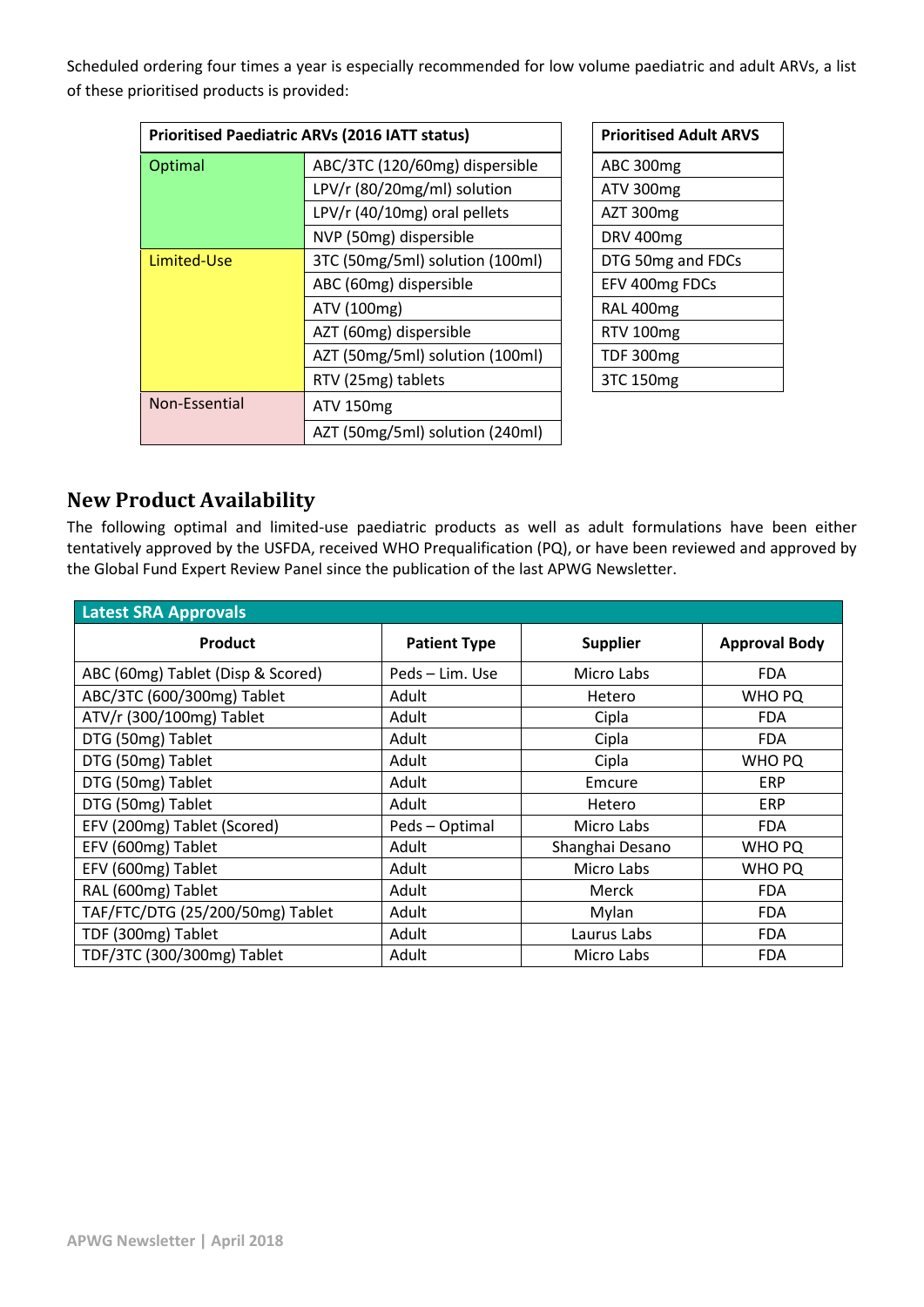# **Contact List of APWG Members**

| <b>Organization</b>                                                          | <b>Contact</b>                                                           | <b>Email Address</b>                                                    |
|------------------------------------------------------------------------------|--------------------------------------------------------------------------|-------------------------------------------------------------------------|
| Clinton Health Access Initiative (CHAI)                                      | <b>Vineet Prabhu</b>                                                     | vprabhu@clintonhealthaccess.org                                         |
| Global Health Supply Chain - Procurement and<br>Supply Management (GHSC-PSM) | Nikola Trifunovic                                                        | ntrifunovic@ghsc-psm.org                                                |
| The Global Fund to Fight AIDS, Tuberculosis, and<br>Malaria (GFATM)          | Martin Auton (APWG<br>Chair)<br>Mireille Muhimpundu                      | martin.auton@theglobalfund.org<br>Mireille.muhimpundu@theglobalfund.org |
| Kenya Medical Supplies Authority (KEMSA)                                     | John Kabuchi                                                             | john.kabuchi@kemsa.co.ke                                                |
| Pan American Health Organization (PAHO)                                      | Jordi Balleste                                                           | ballestej@paho.org                                                      |
| United States State Department/ Global AIDS<br>Coordinator                   | Lenny Kosicki<br>George Alemnji                                          | kosickilf@state.gov<br>ikv3@cdc.gov                                     |
| Pharmaceuticals Fund and Supply Agency (PFSA)                                | Loko Abraham                                                             | lokab77@yahoo.com                                                       |
| Partnership for Supply Chain Management (PFSCM)                              | Wesley Kreft (Co-<br>secretariat, APWG<br>Procurement<br>Consortium)     | wkreft@nl.pfscm.org                                                     |
| The Organization of Eastern Caribbean States<br>(OECS)                       | <b>Francis Burnett</b>                                                   | fburnett@oecs.org                                                       |
| Unitaid                                                                      | Danielle Ferris<br>Ademola Osigbesan                                     | ferrisd@who.int<br>osigbesana@who.int                                   |
| United Nations Children's Fund (UNICEF)                                      | Alok Sharma                                                              | asharma@unicef.org                                                      |
| United Nations Development Programme (UNDP)                                  | Cecile Mace<br>Amanda Lindstrom                                          | cecile.mace@undp.org<br>amanda.lindstrom@undp.org                       |
| United States Agency for International Development<br>(USAID) (PEPFAR)       | Christine Malati (Co-<br>secretariat, APWG<br>Procurement<br>Consortium) | cmalati@usaid.gov                                                       |

# **Contact List of APWG Observers**

| <b>Organization</b>                                | <b>Contact</b>               | <b>Email Address</b>             |
|----------------------------------------------------|------------------------------|----------------------------------|
| AfroCAB                                            | Kenly Sikwese                | kenly.sikwese@afrocab.info       |
| Drugs for Neglected Diseases Initiative (DNDi)     | Janice Lee                   | jlee@dndi.org                    |
| Elizabeth Glaser Pediatric AIDS Foundation (EGPAF) | Francesca Celletti           | fcelletti@pedaids.org            |
| Enfants et VIH en Afrique (EVA)                    | <b>Cheick Tidiane Tall</b>   | ctidiane.tall@esther.fr          |
| <b>ICAP</b>                                        | Nandita Sugandhi             | nss14@cumc.columbia.edu          |
| International AIDS Society (IAS)                   | Marissa Vicari               | marissa.vicari@iasociety.org     |
| Médecins Sans Frontières (MSF)                     | Jessica Burry                | jessica.burry@geneva.msf.org     |
| Medicines Patent Pool (MPP)                        | Fernando Pascual             | fpascual@medicinespatentpool.org |
| World Health Organization (WHO) - HIV Department   | Boniface Dongmo<br>Nguimfack | dongmonguimfackb@who.int         |

#### **For further information or assistance please contact:**

- Martin Auton, APWG Chair
- Christine Malati and Wesley Kreft, Co-secretariats, APWG Procurement Consortium
- Vineet Prabhu, Clinton Health Access Initiative